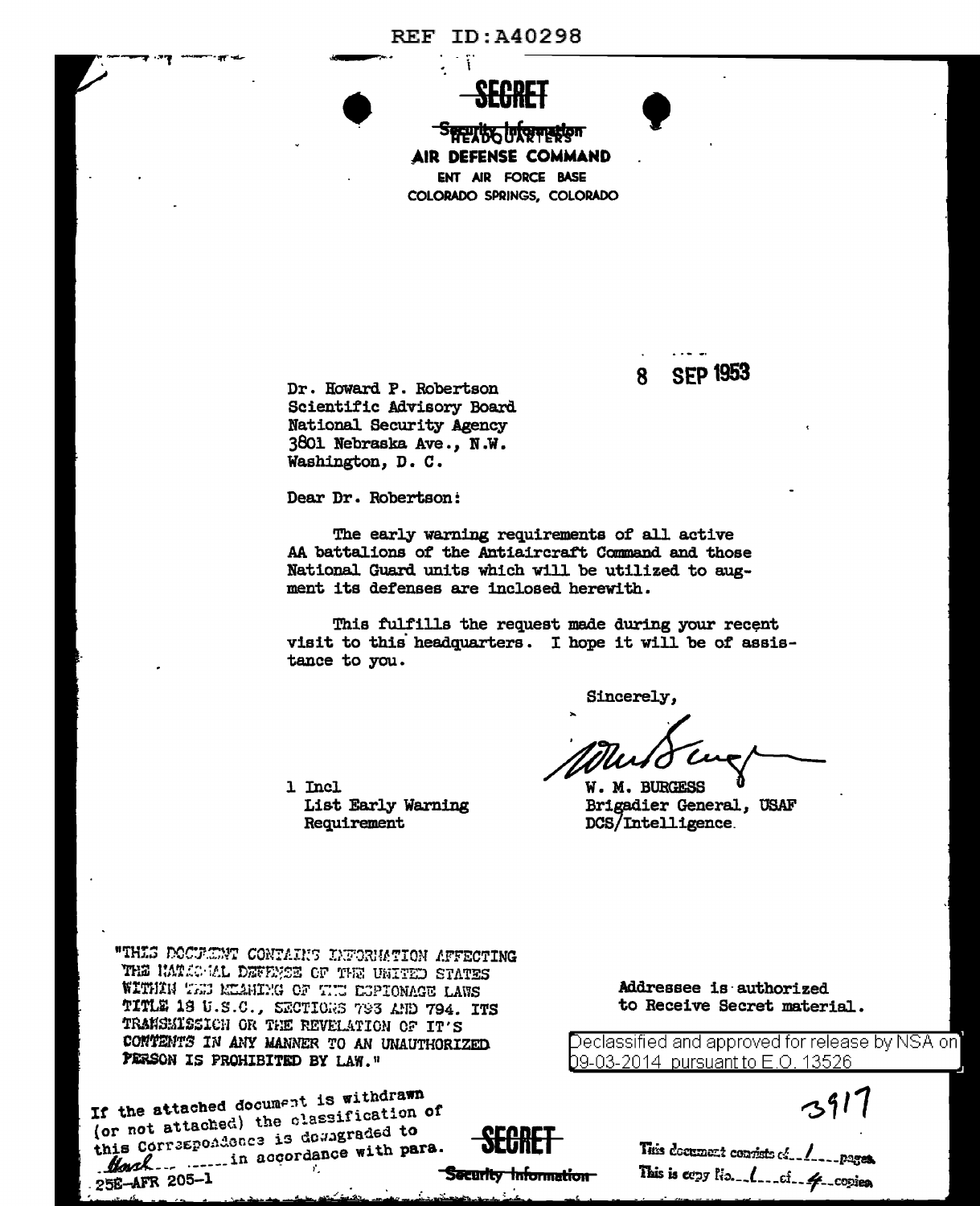

Reproduction and numbered distribution in series are authorized when total kional distribution list is furnished the office of origin.

## **EARLY WARNING REQUIREMENT FOR** REGULAR ARMY UNITS ON-SITE

|                              | Minimum              | Desirable             |
|------------------------------|----------------------|-----------------------|
| <u>All Battalions in:</u>    | <b>Early Warning</b> | <b>Early Warning*</b> |
| Seattle                      | 20 minutes           | 45 minutes            |
| Hanford                      | 20 minutes           | 45 minutes            |
| Los Angeles                  | 20 minutes           | 45 minutes            |
| San Francisco                | 20 minutes           | 45 minutes            |
| Travis                       | At interim station   | At interim station    |
| Castle                       | At interim station   | At interim station    |
| Fairchild                    | At interim station   | At interim station    |
| March <sup>**</sup>          | 20 minutes           | 45 minutes            |
| Baltimore                    | 20 minutes           | 40 minutes            |
| Boston                       | 20 minutes           | 40 minutes            |
| Chicago                      | 20 minutes           | 40 minutes            |
| Detroit                      | 20 minutes           | 40 minutes            |
| New York                     | 20 minutes           | 40 minutes            |
| Ĩ.<br><b>Niagara Falls</b>   | 20 minutes           | 40 minutes            |
| Norfolk                      | 20 minutes           | 40 minutes            |
| <b>Philadelphia</b>          | 20 minutes           | 40 minutes            |
| Pittsburgh<br>$\ddot{\cdot}$ | 20 minutes           | 40 minutes            |
| Sault Ste Marie              | ٠<br>20 minutes      | 40 minutes            |
| Washington                   | 20 minutes           | 40 minutes            |

Time allotted to fire settling rounds, conduct trial fire, recall additional personnel and take other necessary action to insure  $\bullet$ sustained maximum effectiveness.

<u>राज्य</u>

 $*$ On base sites only.

This decompute consists of  $S$  . Sections. This is eagy Ho. All refunds and propose

Inel 1

 $\sim$   $^{\prime\prime}$ 

**POLICE**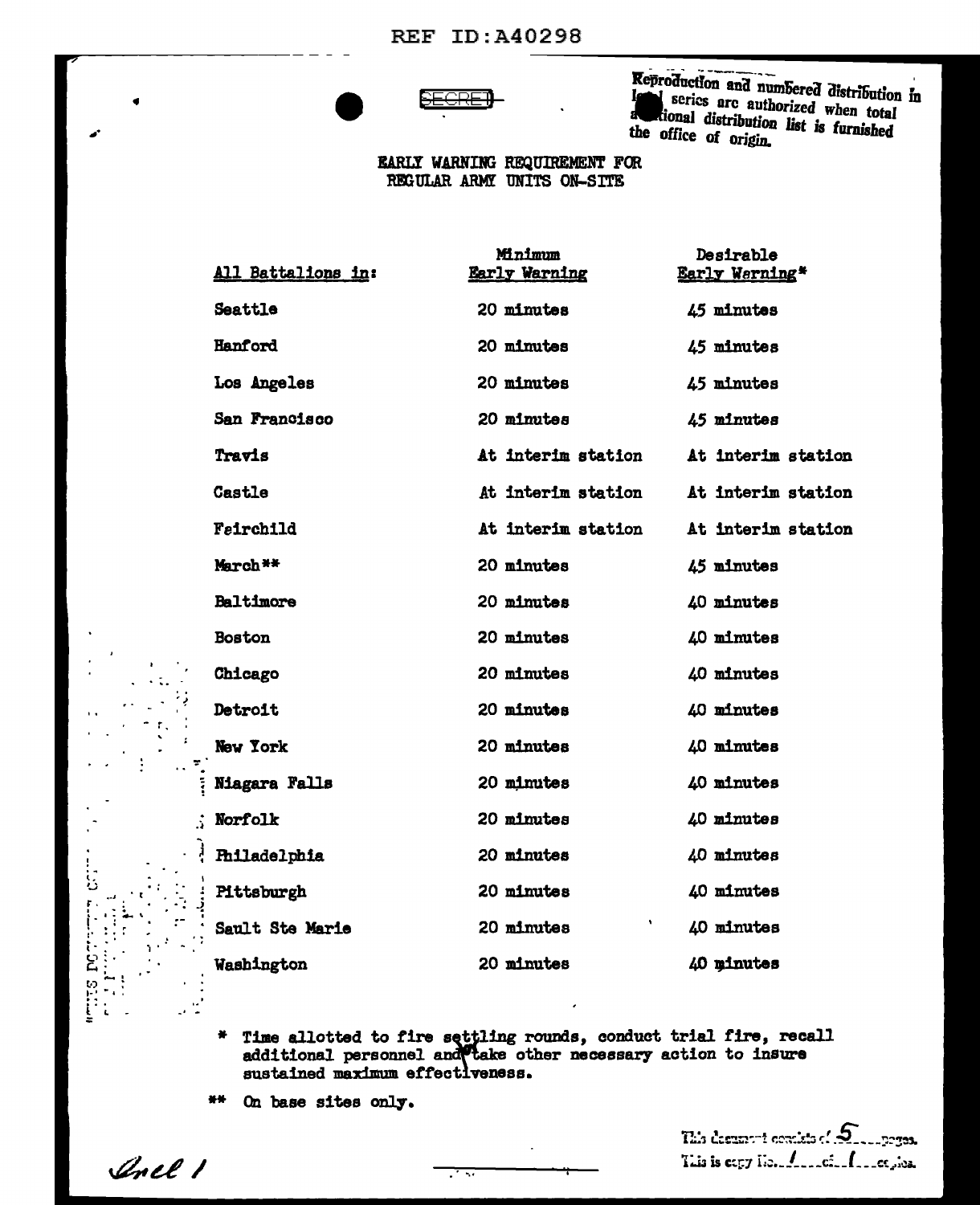## **SECRET**

•

 $\hat{\mathbf{z}}$ 

•

EARLY WARNING REQUIREMENT FOR ACTIVE UNITS AT RANGE

| Defense                     | Range                                | Time Required                                |  |  |
|-----------------------------|--------------------------------------|----------------------------------------------|--|--|
| Seattle<br>90 <sub>mm</sub> | Yakima                               | 12 hours                                     |  |  |
| Seattle 120mm               | Yakima                               | 48 hours                                     |  |  |
| Hanford                     | Yakima                               | 8 hours                                      |  |  |
| Fairchild                   | Yakima                               | 12 hours                                     |  |  |
| San Francisco               | Cp Irwin                             | 48 hours                                     |  |  |
| Travis                      | Cp Irwin                             | 48 hours                                     |  |  |
| Castle                      | Cp Irwin                             | 21 hours                                     |  |  |
| Los Angeles                 | <b>Cp Irwin</b>                      | 12 hours<br>augmented<br>24 hours<br>organic |  |  |
| March                       | Cp Irwin                             | 9 hours<br>augmented<br>18 hours<br>organic  |  |  |
| Baltimore                   | Bethany Beach, Del                   | 20 hours                                     |  |  |
| Boston                      | Cp Wellfleet, Cape Cod, Mass 8 hours |                                              |  |  |
| Chicago-Gary                | Cp Haver, Wis                        | 10 hours                                     |  |  |
| Detroit                     | Cp Claybanks, Mich                   | 18 hours                                     |  |  |
| New York                    | Cn Hero, Montauk Pnt, L. I.          | 10 hours                                     |  |  |
| <b>Niagara Falls</b>        | Cp Wellfleet, Mass                   | 72 hours                                     |  |  |
| Norfolk                     | Dam Neck, Va                         | 6 hours                                      |  |  |
| Philadelphia                | Bethany Beach, Del                   | 20 hours                                     |  |  |
| Pittsburgh                  | Cp Perry, Ohio                       | 16 hours                                     |  |  |
| Sault Ste Marie             | Point Mamainse, Ont                  | 6 hours                                      |  |  |
| Washington                  | Bethany Beach, Del                   | 20 hours                                     |  |  |

**EECRET** 

This document contiets of 5. pages. l'his i1 *topy* No.J.. .....• oL.L\_ ... copiea.

 $\frac{1}{2}$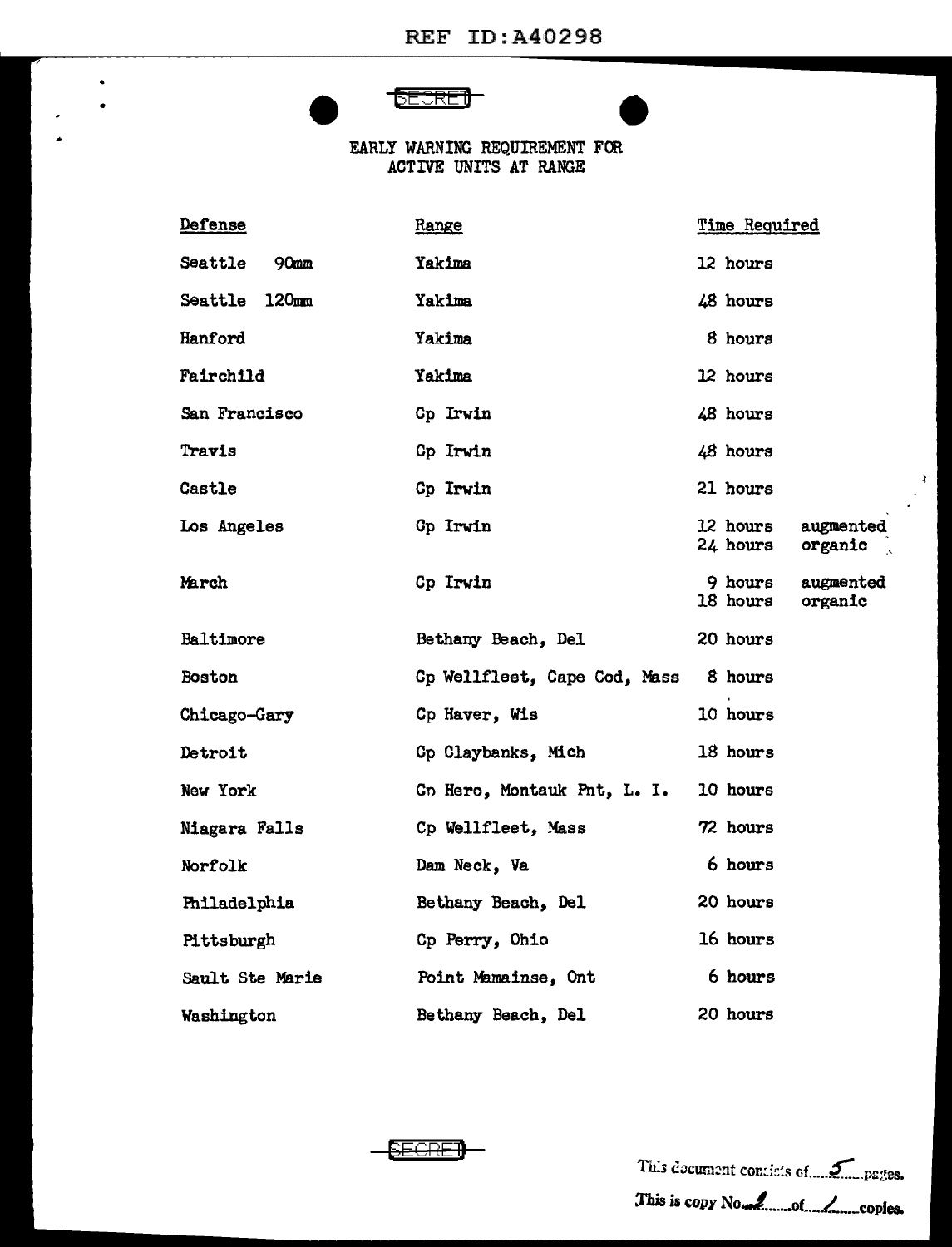REF ID:A40298

EEGRET<br>
EARLY WARNING REQUIREMENT FOR SPECIFIC REGULAR ARMY UNITS LOCATED AT INTERIM STATIONS

| Defense         | Unit                            | Time Required                               |  |
|-----------------|---------------------------------|---------------------------------------------|--|
| Travis          | 459 Bn                          | augmented<br>7 hours<br>organic<br>24 hours |  |
| Castle          | 52 AAA Bn                       | 15 hours                                    |  |
| Fairchild       | 10 AAA Bn                       | 5 hours<br>augmented<br>12 hours<br>organic |  |
| Detroit         | $516$ Bn $(90)$                 | 12 hours                                    |  |
| Niagara Falls   | B & C Btrys 44 Bn (90)          | 12 hours                                    |  |
| Sault Ste Marie | Minus $A \& B$ Btrys 8 Bn $(M)$ | 8 hours                                     |  |



This docum at continue of Compages. TL~ is ccpy No •... ~ .... of ..... 1-...... copies.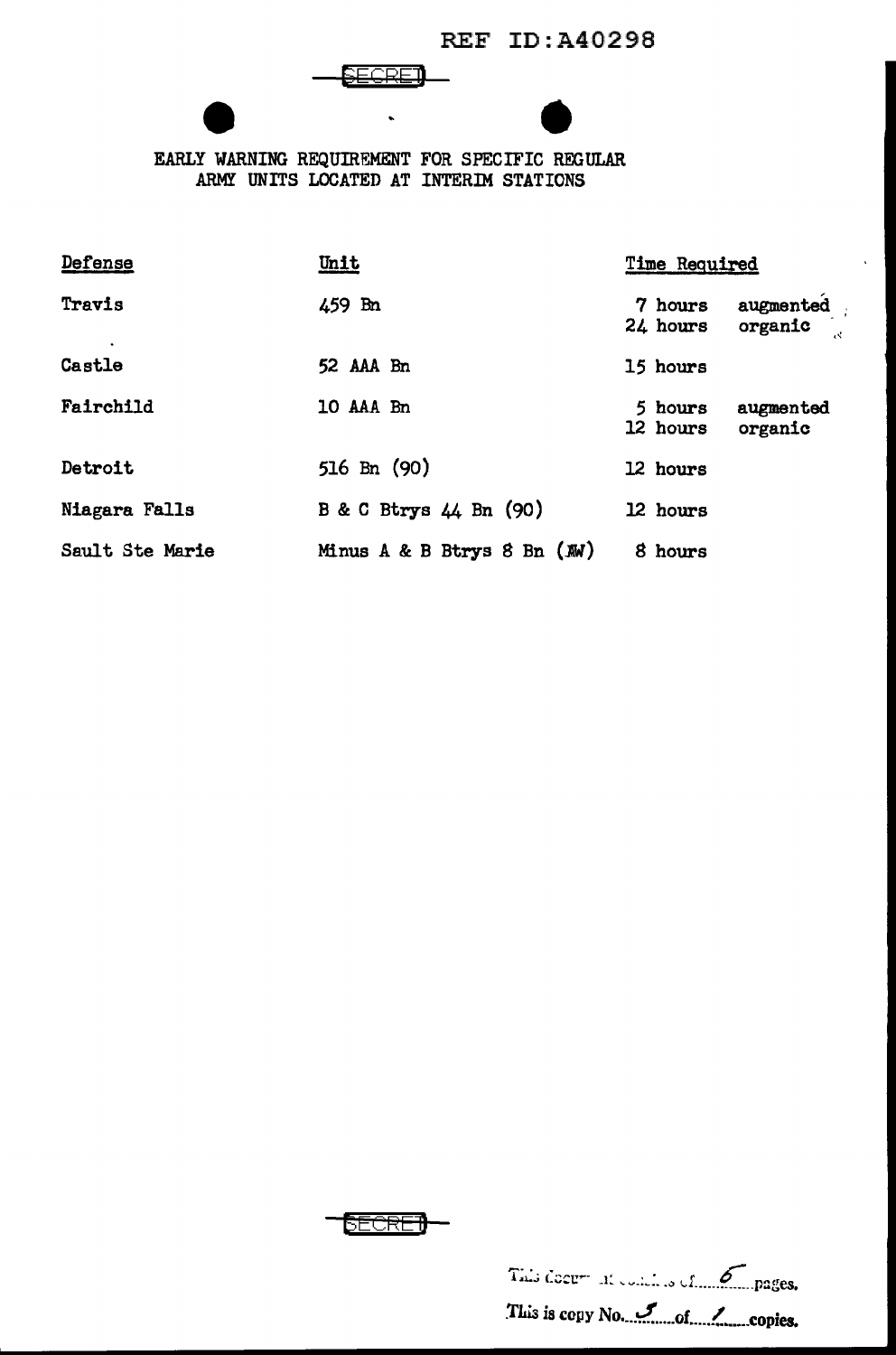NG UNITS PLANNED FOR AUGMENTATION OF DEFENSES

It is planned that the following listed NG units will be utilized to augment the defenses of this command. It is not possible, at this time, to accurately forecast the early warning requirements of these units, some of which have not yet been activated. For one or two of the units, 12 hours early warning will probably suffice, for certain others 90 hours will be required, and for those still appreciably below minimum levels in personnel and equipment, or not yet activated, no accurate estimate can be furnished.

Defense and Units Hanford: 420 AAA Gn Bn AAA Gn Bn 115 AAA Opn Det 419 Sig Det (RMU) Sig Det (RMU) Seattle: 205 AAA Gp 240 AAA Gn Bn 770 *AAA* Gn Bn 110 AAA Opn Det 404 Sig Det (RMU) Sig Det (RMU) Fairchild: 236 AAA Gp *530* AAA AW Bn 286 AAA Gn Bn AAA Opn Det Sig Det (RMU) Sig Det (RMU) San Francisco: 233 AAA Gp 271 AAA Gn Bn 718 AAA Gn Bn 132 Sig Det (RMU) 134 Sig Det (RMU) 397 Sig Det (RMU) Travis: 250 AAA Gp 722 AAA AW Bn 719 AAA Gn Bn 184 AAA Opn Det 133 Sig Det (RMU) Sig Det (RMU) **GECRE**J Defense and Units Castle: 237 AAA Gp 732 AAA AW Bn 951 AAA Gn Bn AAA Opn Det 402 Sig Det (RMU) Sig Det (RMU) Los Angeles: 234 AAA Gp 682 AAA Gn Bn 720 AAA Gn Bn 746 AAA Gn Bn 140 Sig Det (RMU} 141 Sig Det (RMU) Sig Det (RMU) March: 251 AAA Gp 421 AAA AW Bn 730 AAA Gn Bn 186 AAA Opn Det 425 Sig Det (RMU) 142 Sig Det (RMU) Baltimore: 125 Bn 308 Bn Boston: 704 Bn 772 Bn 747 Bn Chicago-Gary: 768 Bn 698 Bn 213 Bn 688 Bn 337 B:q., J. ...... ~ L. .... .:..~ r ' ~. • • • .............. .,, ................. , .... *£.*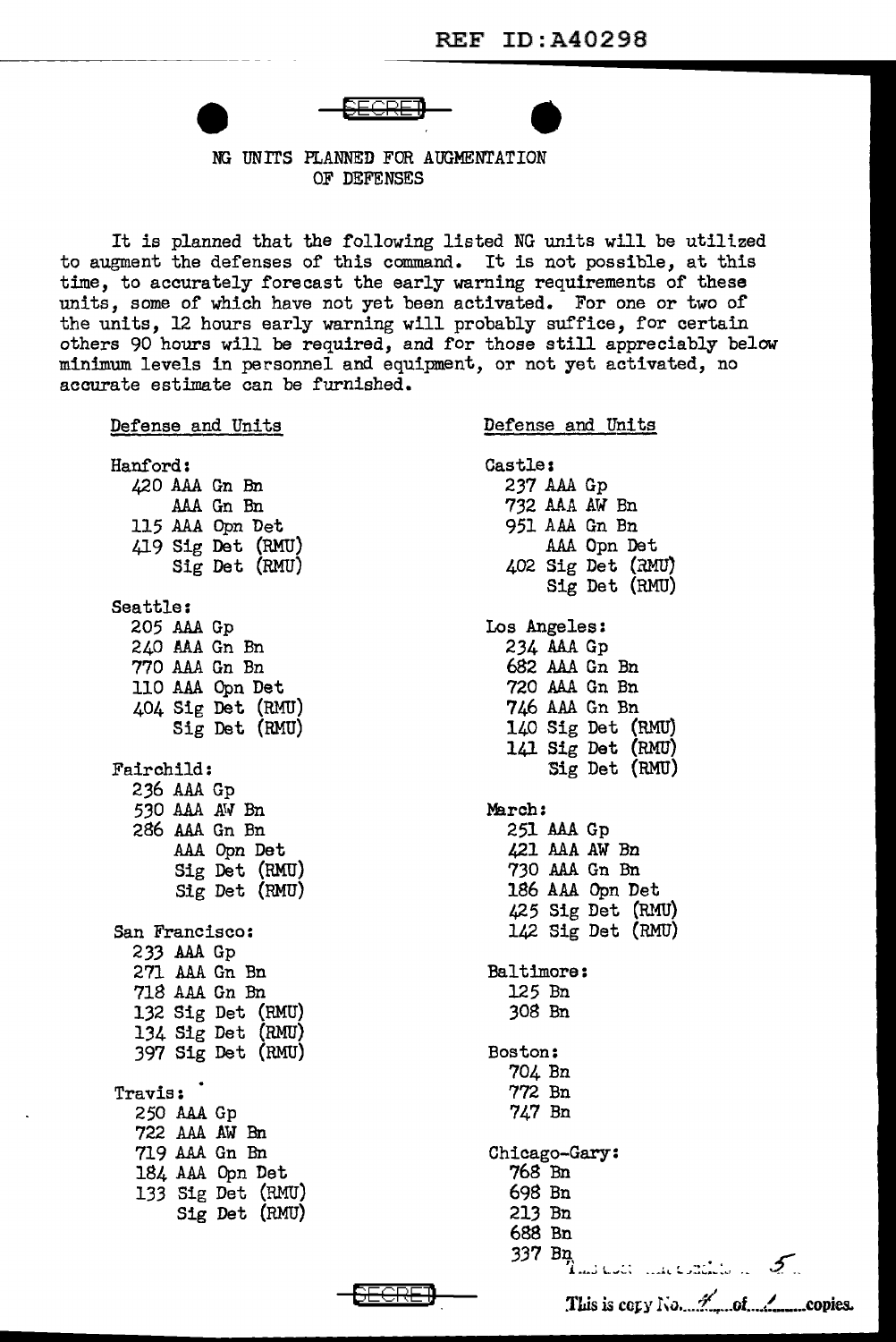## **REF ID: A40298**

 $\bullet$  $\ddot{\phantom{0}}$ 

|                  |  | وواجعي |                |  |
|------------------|--|--------|----------------|--|
| Detroit:         |  |        | Hartford:      |  |
| 210 Bn           |  |        | 745 Bn         |  |
| 744 Bn           |  |        | 238 Bn         |  |
| 156 Bn           |  |        | 211 Bn         |  |
| New York City:   |  |        | Limestone AFB: |  |
| 259 Bn           |  |        | $314$ Bn $(M)$ |  |
| 870 Bn           |  |        | 703 Bn         |  |
| 245 Bn           |  |        |                |  |
| 773 Bn           |  |        | Buffalo:       |  |
|                  |  |        | 102 Bn         |  |
| Niagara Falls:   |  |        | 106 Bn         |  |
| 633 Bn           |  |        | 369 Bn         |  |
| 336 Bn           |  |        | 715 Bn         |  |
| Norfolk:         |  |        | Cleveland:     |  |
| 418 Bn           |  |        | 177 Bn         |  |
| 710 Bn           |  |        | 179 Bn         |  |
|                  |  |        | 180 Bn         |  |
| Philadelphia:    |  |        | 182 Bn         |  |
| 416 Bn           |  |        |                |  |
| 707 Bn           |  |        |                |  |
| 709 Bn           |  |        |                |  |
| Pittsburgh:      |  |        |                |  |
| 689 Bn           |  |        |                |  |
| 724 Bn           |  |        |                |  |
| 708 Bn           |  |        |                |  |
| Sault Ste Marie: |  |        |                |  |
| 950 Bn (AW)      |  |        |                |  |
| 300 Bn           |  |        |                |  |
| Washington:      |  |        |                |  |
| 340 Bn           |  |        |                |  |
| 260 Bn           |  |        |                |  |
| 380 Bn           |  |        |                |  |
| Indianapolis:    |  |        |                |  |
| 243 Bn           |  |        |                |  |
| $705$ Bn         |  |        |                |  |
| 283 Bn           |  |        |                |  |
| 685 Bn           |  |        |                |  |
|                  |  |        |                |  |

This decimal commons of 5 This is copy No. 5 of Copies.

 $\boldsymbol{z}$